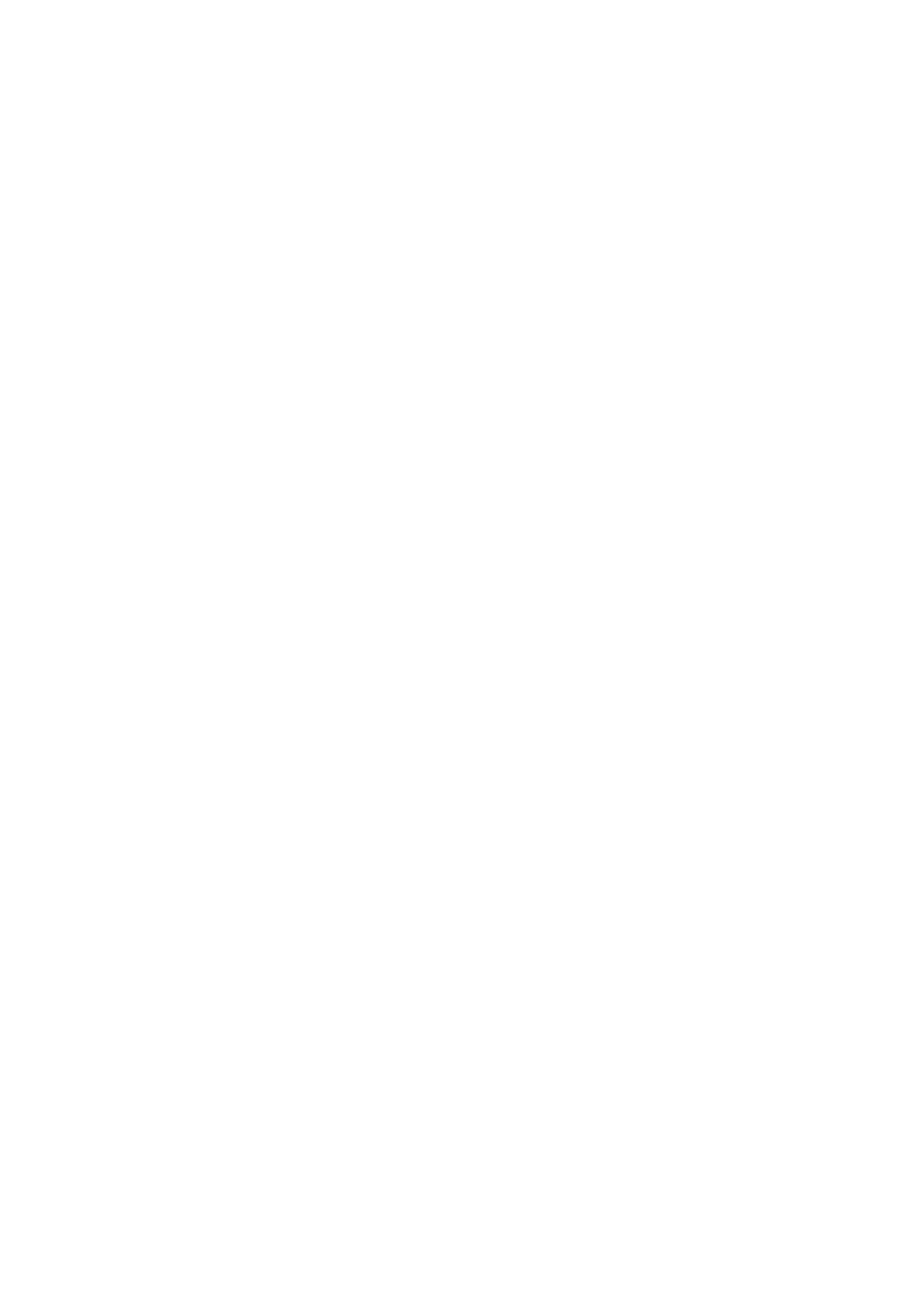

### **DRAFT SOCIAL SECURITY (CHRISTMAS BONUS) (AMENDMENT) (JERSEY) REGULATIONS 201-**

#### **REPORT**

#### **Background**

Last year, the States agreed to provide a targeted Christmas Bonus to key vulnerable groups of claimants who receive Income Support and to other pensioners who do not pay income tax and have limited assets. The [Social Security \(Christmas Bonus\) \(Jersey\)](https://www.jerseylaw.je/laws/revised/Pages/26.880.10.aspx)  [Regulations](https://www.jerseylaw.je/laws/revised/Pages/26.880.10.aspx) 2016 were established alongside the [Income Support \(Special Payments\)](https://www.jerseylaw.je/laws/revised/Pages/26.550.63.aspx)  [\(Christmas Bonus\) \(Jersey\) Regulations](https://www.jerseylaw.je/laws/revised/Pages/26.550.63.aspx) 2016.

The Social Security (Christmas Bonus) (Jersey) Regulations 2016 included a transitional provision to make the 2016 Christmas Bonus payment based on providing a Christmas Bonus automatically to pensioners who were members of the previous 65+ health scheme.

#### **Christmas Bonus for 2017 and future years**

The 65+ health scheme was replaced by the statutory [Social Security \(Health Bonus](https://www.jerseylaw.je/laws/revised/Pages/26.880.70.aspx)  [Scheme\) \(Jersey\) Regulations](https://www.jerseylaw.je/laws/revised/Pages/26.880.70.aspx) 2016 on 1st January 2017 and the scheme is publically marketed as the Pension Plus Scheme ("PPS"). Over 2,500 pensioners are now members of the Pension Plus Scheme which provides financial assistance with dental, optical and chiropody costs. These pensioners have satisfied a residence test, do not pay income tax and have limited savings. The scheme is open to homeowners as the value of the family home is not included in the asset test.

These Regulations will automatically provide a Christmas Bonus each year to every pensioner who is a member of the Pension Plus Scheme during November of that year. This will reduce the need for administration and ensure that all pensioners who have applied for the health scheme will also receive a Christmas Bonus.

#### **Collective responsibility under Standing Order 21(3A)**

The Council of Ministers has a single policy position on this proposition and as such all Ministers and the Assistant Minister for Social Security are bound by the principle of collective responsibility to support the proposition, as outlined in the code of Conduct and Practice for Ministers and Assistant Ministers [\(R.11/2015](http://www.statesassembly.gov.je/AssemblyReports/2015/R.11-2015.pdf) refers).

#### **Financial and manpower implications**

There are no manpower considerations. The cost of the Christmas Bonus is included within the cash limit of the Department.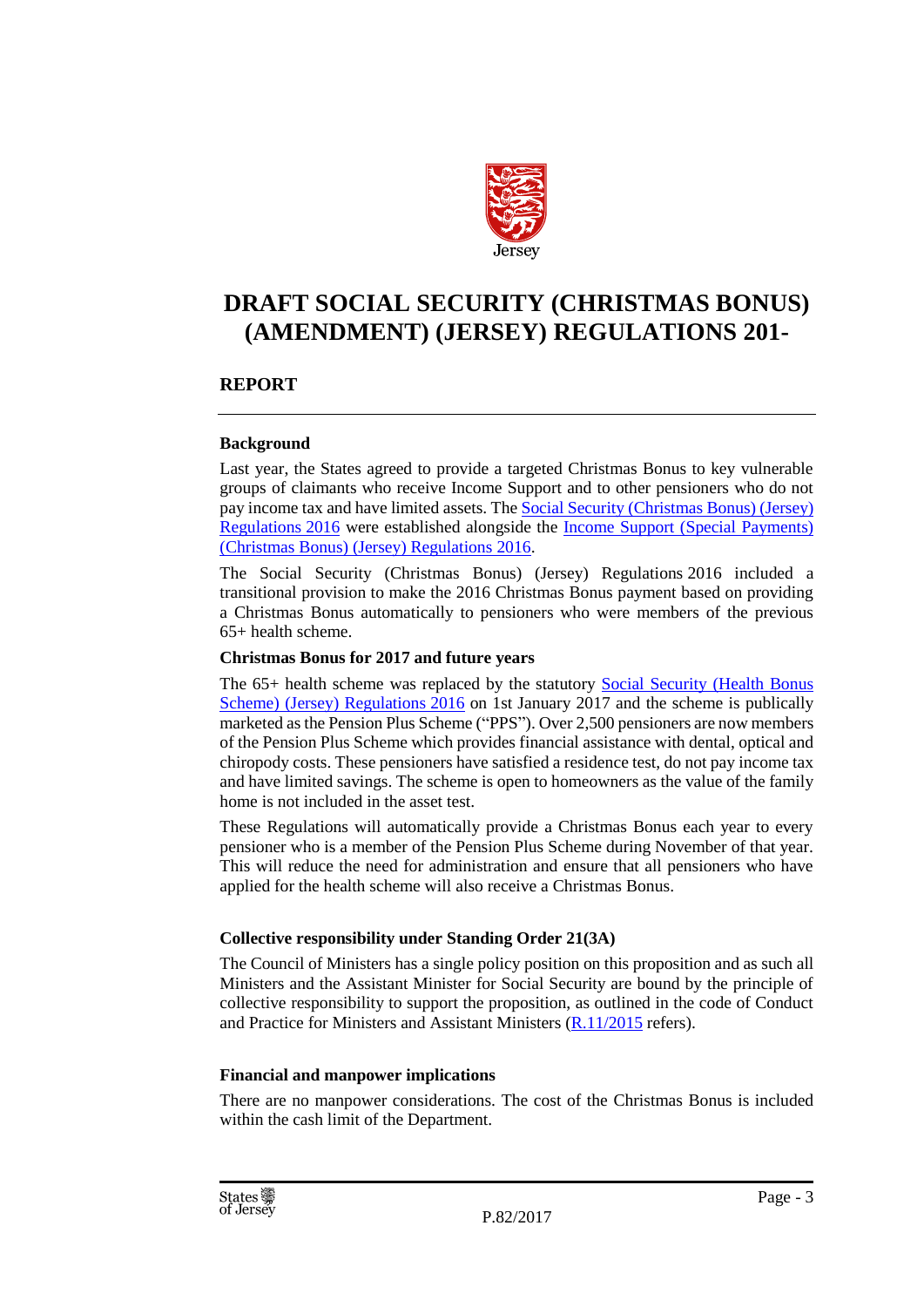#### **Explanatory Note**

These Regulations amend the Social Security (Christmas Bonus) (Jersey) Regulations 2016 (the "Christmas Bonus Regulations").

*Regulation 1* makes provision for a person who, under Regulation 5 of the Social Security (Health Bonus Scheme) (Jersey) Regulations 2016, is admitted to the health bonus scheme on or before 1st November in any year (beginning with and including, November 2017) and remains eligible to be admitted to the health bonus scheme during the whole of that November to be deemed to have fulfilled the requirements as to eligibility for a Christmas bonus. The person is also deemed to have submitted a claim to the Minister under Regulation 5 of the Christmas Bonus Regulations and to have received a notification that the claim has been accepted as required under Regulation 2(1)(b) of those Regulations.

*Regulation 2* provides the title by which these Regulations may be cited and provides for them to come into force the day after they are made.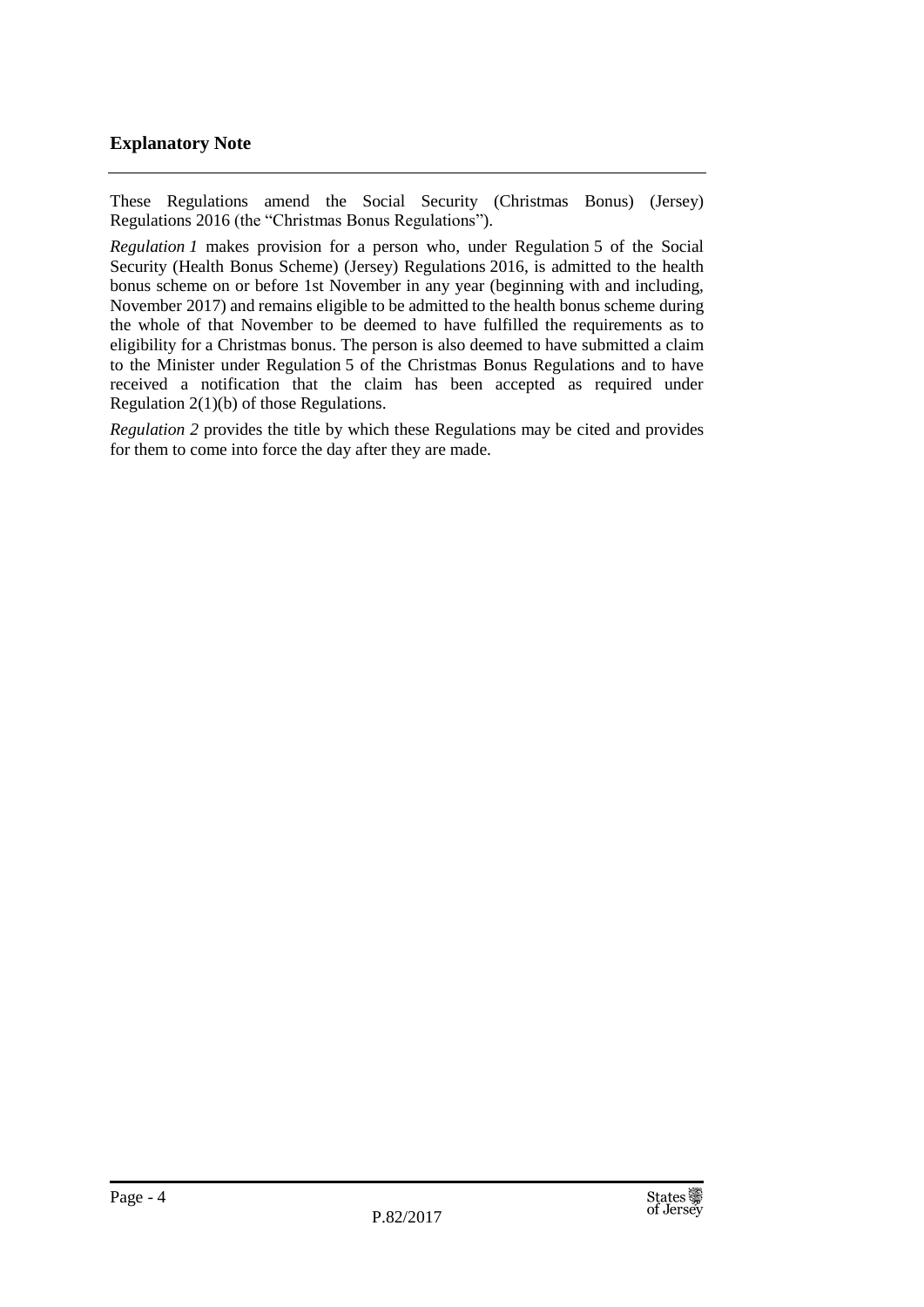

## **DRAFT SOCIAL SECURITY (CHRISTMAS BONUS) (AMENDMENT) (JERSEY) REGULATIONS 201-**

*Made [date to be inserted] Coming into force [date to be inserted]*

**THE STATES**, in pursuance of Article 2 of the Social Security (Bonus) (Jersey) Law 2014<sup>1</sup> , have made the following Regulations –

#### **1 Social Security (Christmas Bonus) (Jersey) Regulations 2016 amended**

In Regulation 2 of the Social Security (Christmas Bonus) (Jersey) Regulations 2016<sup>2</sup> –

- (a) after paragraph (2) there shall be inserted the following paragraph
	- "(2A) Subject to paragraph (4), a person who, under Regulation 5 of the Social Security (Health Bonus Scheme) (Jersey) Regulations 2016<sup>3</sup>, is admitted to the health bonus scheme on or before 1st November in any year (beginning with and including, November 2017) and remains eligible to be admitted to the health bonus scheme during the whole of that November shall be deemed –
		- (a) for the purposes of paragraph (1), to have fulfilled the requirements as to eligibility in paragraph (2) as required under paragraph  $(1)(a)$ ; and
		- (b) to have submitted a claim to the Minister under Regulation 5 and to have received a notification under Regulation 5 that the claim made in accordance with that Regulation has been accepted as required under paragraph  $(1)(b)$ .";
- (b) after paragraph (6) there shall be inserted the following paragraph
	- "(7) In paragraph (2A), 'health bonus scheme' has the meaning given by Regulation (1) of the Social Security (Health Bonus Scheme) (Jersey) Regulations 2016<sup>4</sup>.".

#### **2 Citation and commencement**

These Regulations may be cited as the Social Security (Christmas Bonus) (Amendment) (Jersey) Regulations 201- and shall come into force on the day after the day they are made.